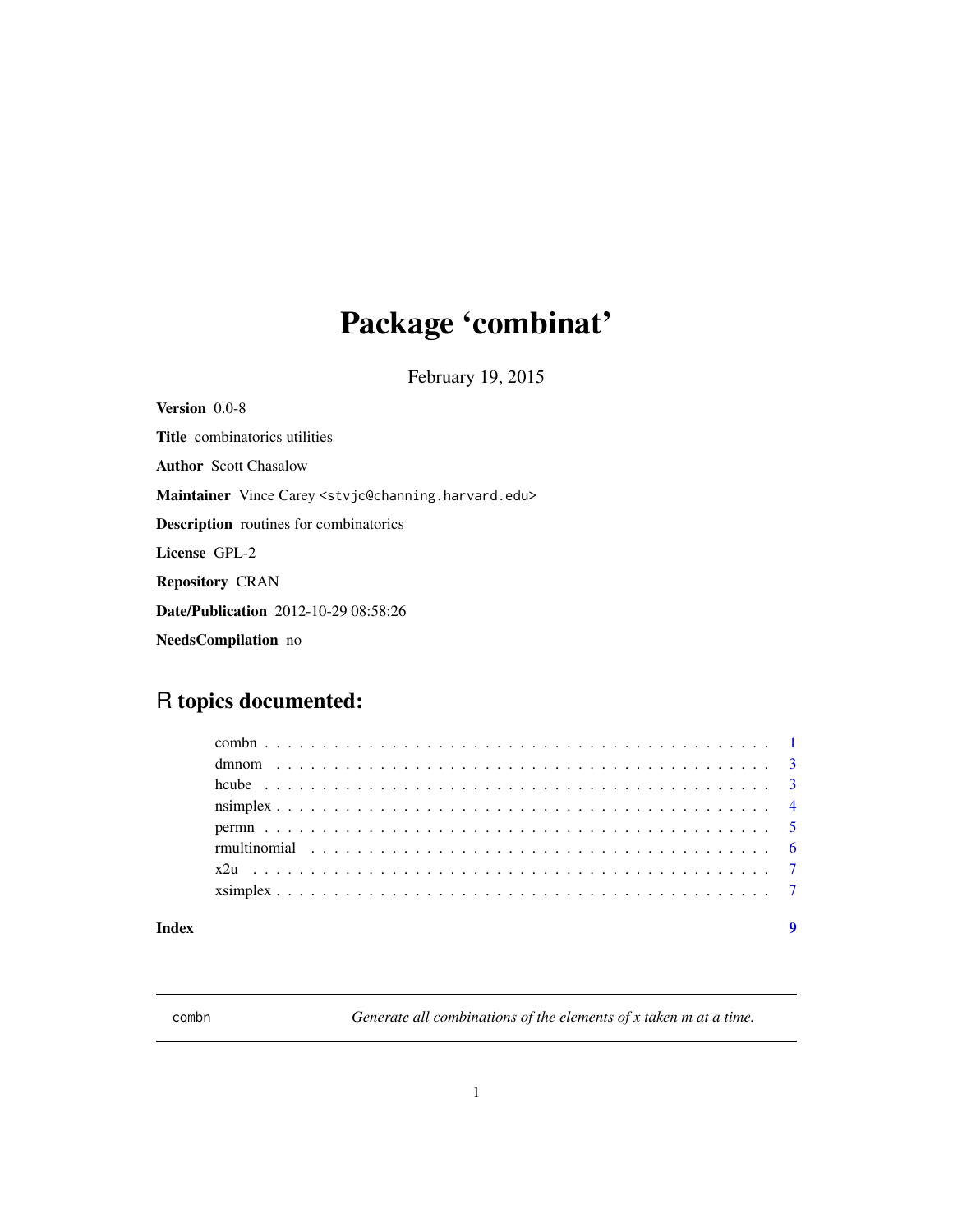## Description

Generate all combinations of the elements of x taken m at a time. If x is a positive integer, returns all combinations of the elements of  $seq(x)$  taken m at a time. If argument "fun" is not null, applies a function given by the argument to each point. If simplify is FALSE, returns a list; else returns a vector or an array. "..." are passed unchanged to function given by argument fun, if any.

combn2:Generate all combinations of the elements of x taken two at a time. If x is missing, generate all combinations of 1:n taken two at a time (that is, the indices of x that would give all combinations of the elements of x if x with length n had been given). Exactly one of arguments "x" and "n" should be given; no provisions for function evaluation.

nCm: Compute the binomial coefficient ("n choose m"), where n is any real number and m is any integer. Arguments n and m may be vectors; they will be replicated as necessary to have the same length. Argument tol controls rounding of results to integers. If the difference between a value and its nearest integer is less than tol, the value returned will be rounded to its nearest integer. To turn off rounding, use tol  $= 0$ . Values of tol greater than the default should be used only with great caution, unless you are certain only integer values should be returned.

#### Usage

combn(x, m, fun=NULL, simplify=TRUE, ...)

#### Arguments

| X        | vector source for combinations                                       |
|----------|----------------------------------------------------------------------|
| m        | number of elements                                                   |
| fun      | function to be applied to each combination (may be null)             |
| simplify | logical, if FALSE, returns a list, otherwise returns vector or array |
|          | args to fun                                                          |

## **Details**

Nijenhuis, A. and Wilf, H.S. (1978) Combinatorial Algorithms for Computers and Calculators. NY: Academic Press.

### Value

see simplify argument

## Author(s)

Code by Scott Chasalow, R package and doc prep by Vince Carey, stvjc@channing.harvard.edu

## References

 $\sim$ put references to the literature/web site here  $\sim$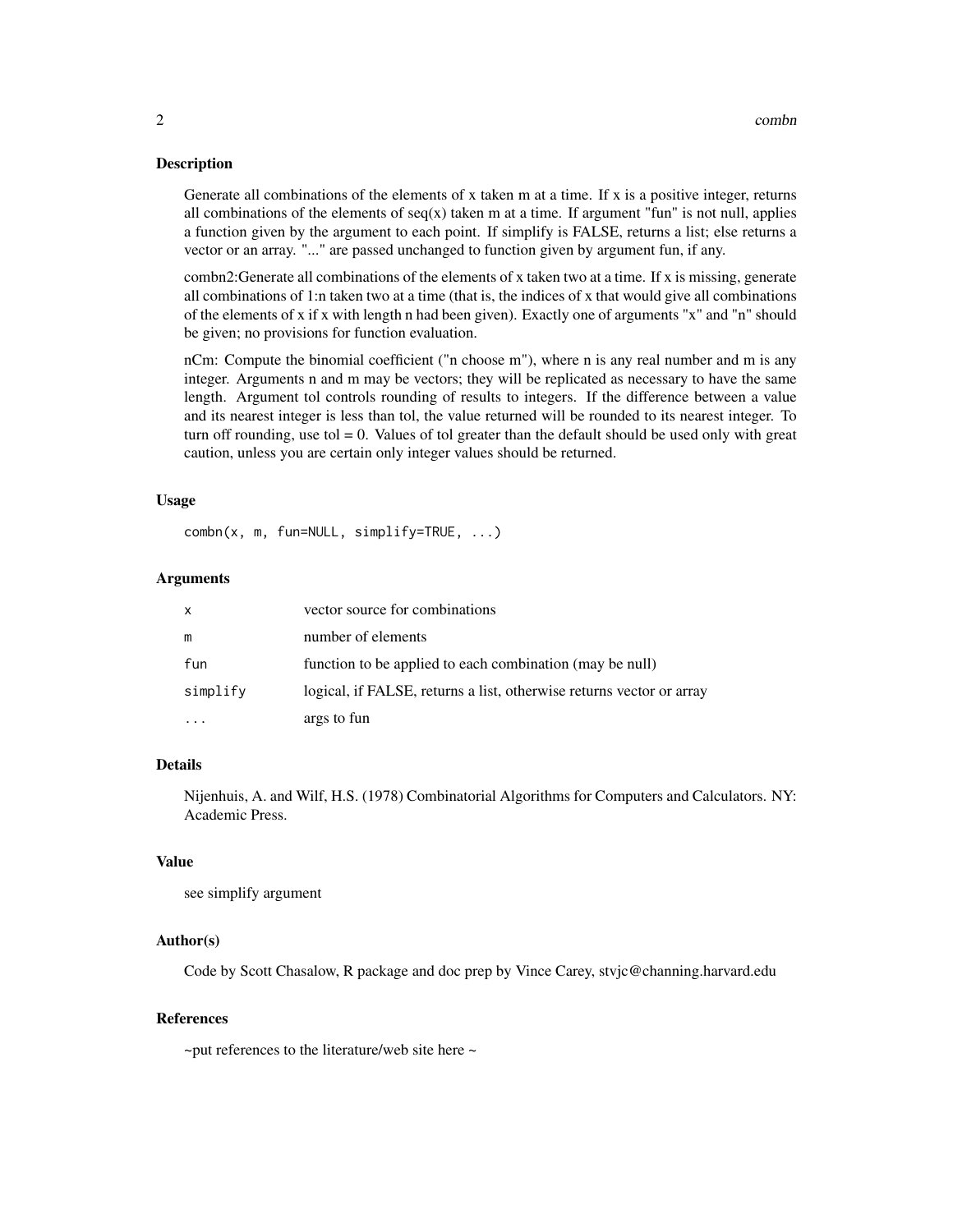#### <span id="page-2-0"></span>dmnom 3

## Examples

```
combn(letters[1:4], 2)
combn(10, 5, min) # minimum value in each combination
# Different way of encoding points:
combn(c(1,1,1,1,2,2,2,3,3,4), 3, tabulate, \n  hbins = 4)#Compute support points and (scaled) probabilities for a
#Multivariate-Hypergeometric(n = 3, N = c(4,3,2,1)) p.f.:
# table.mat(t(combn(c(1,1,1,1,2,2,2,3,3,4), 3, tabulate,nbins=4)))
```
dmnom *density of multinomial, and support functions*

## Description

density of multinomial

## Usage

```
dmnom(x, size=sum(x), prob=stop("no prob arg"))
```
## Arguments

| $\mathsf{x}$ | vector                       |
|--------------|------------------------------|
| size         | total                        |
| prob         | parameter vector (sums to 1) |

## Author(s)

code by Scott Chasalow, R pack and maint by VJ Carey <stvjc@channing.harvard.edu>

## Examples

```
dmnom(c(1,1,4,4),10,c(.2,.2,.3,.3))
```
hcube *Generate all points on a hypercuboid lattice.*

## Description

Generate all points on a hypercuboid lattice.

## Usage

hcube(x, scale, translation)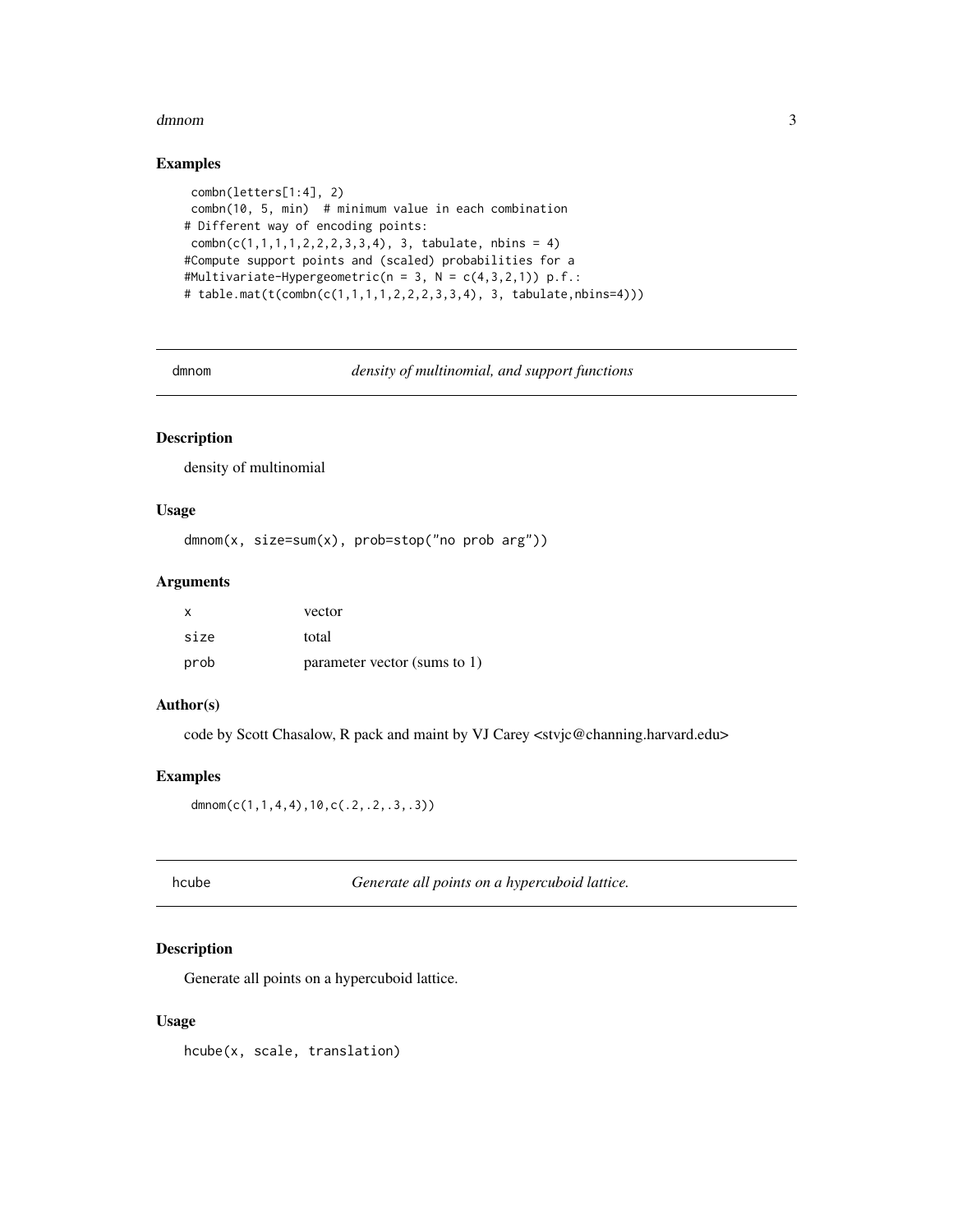## <span id="page-3-0"></span>Arguments

| X           | Argument x is an integer vector giving the extent of each dimension; the number<br>of dimensions is $length(x)$ .                                                                                                                                                                                                                             |
|-------------|-----------------------------------------------------------------------------------------------------------------------------------------------------------------------------------------------------------------------------------------------------------------------------------------------------------------------------------------------|
| scale       | Argument scale is a vector of real numbers giving an amount by which to mul-<br>tiply the points in each dimension; it will be replicated as necessary to have the<br>same length as x.                                                                                                                                                       |
| translation | Argument translate is a vector of real numbers giving an amount to translate<br>(from the "origin", $rep(1, length(x))$ ) the points in each dimension; it will be<br>replicated as necessary to have the same length as x. To use $rep(0.length(x))$ as<br>the origin, use translation $= -1$ . Scaling, if any, is done BEFORE translation. |

## Value

A prod(x) by length(x) numeric matrix; element  $(i,j)$  gives the location of point i in the jth dimension. The first column (dimension) varies most rapidly.

#### Author(s)

code by Scott Chasalow, R pack and maint by VJ Carey <stvjc@channing.harvard.edu>

## References

~put references to the literature/web site here ~

## See Also

fac.design, expand.grid

nsimplex *Computes the number of points on a (p, n)-simplex lattice*

## Description

Computes the number of points on  $a(p, n)$ -simplex lattice; that is, the number of p-part compositions of n. This gives the number of points in the support space of a Multinomial $(n, q)$  distribution, where  $p == length(q)$ .

Arguments p and n are replicated as necessary to have the length of the longer of them.

## Usage

nsimplex(p, n)

## Arguments

| p | vector of integers |
|---|--------------------|
| n | vector of integers |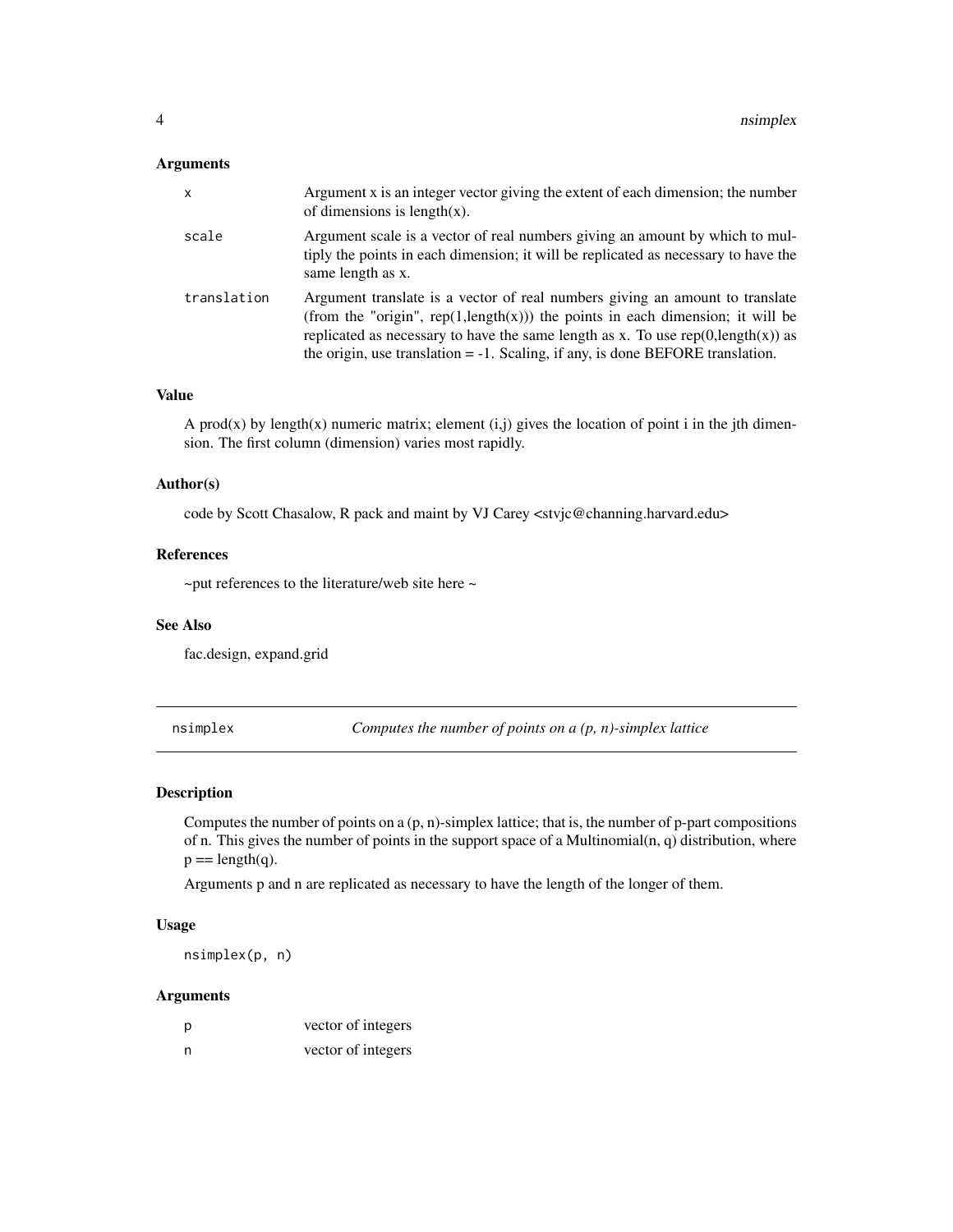## <span id="page-4-0"></span>permn 5

## Value

integer

## Examples

nsimplex(3,5)

permn *Generates all permutations of the elements of x*

## Description

Generates all permutations of the elements of x, in a minimal- change order. If x is a positive integer, returns all permutations of the elements of  $seq(x)$ . If argument "fun" is not null, applies a function given by the argument to each point. "..." are passed unchanged to the function given by argument fun, if any.

## Usage

permn(x, fun=NULL, ...)

### Arguments

| $\mathsf{x}$ | vector                            |
|--------------|-----------------------------------|
| fun          | if non.null, applied at each perm |
| .            | args passed to fun                |

## Value

list: each component is either a permutation, or the results of applying fun to a permutation

## References

Reingold, E.M., Nievergelt, J., Deo, N. (1977) Combinatorial Algorithms: Theory and Practice. NJ: Prentice-Hall. pg. 170.

## See Also

sample, fact, combn, hcube, xsimplex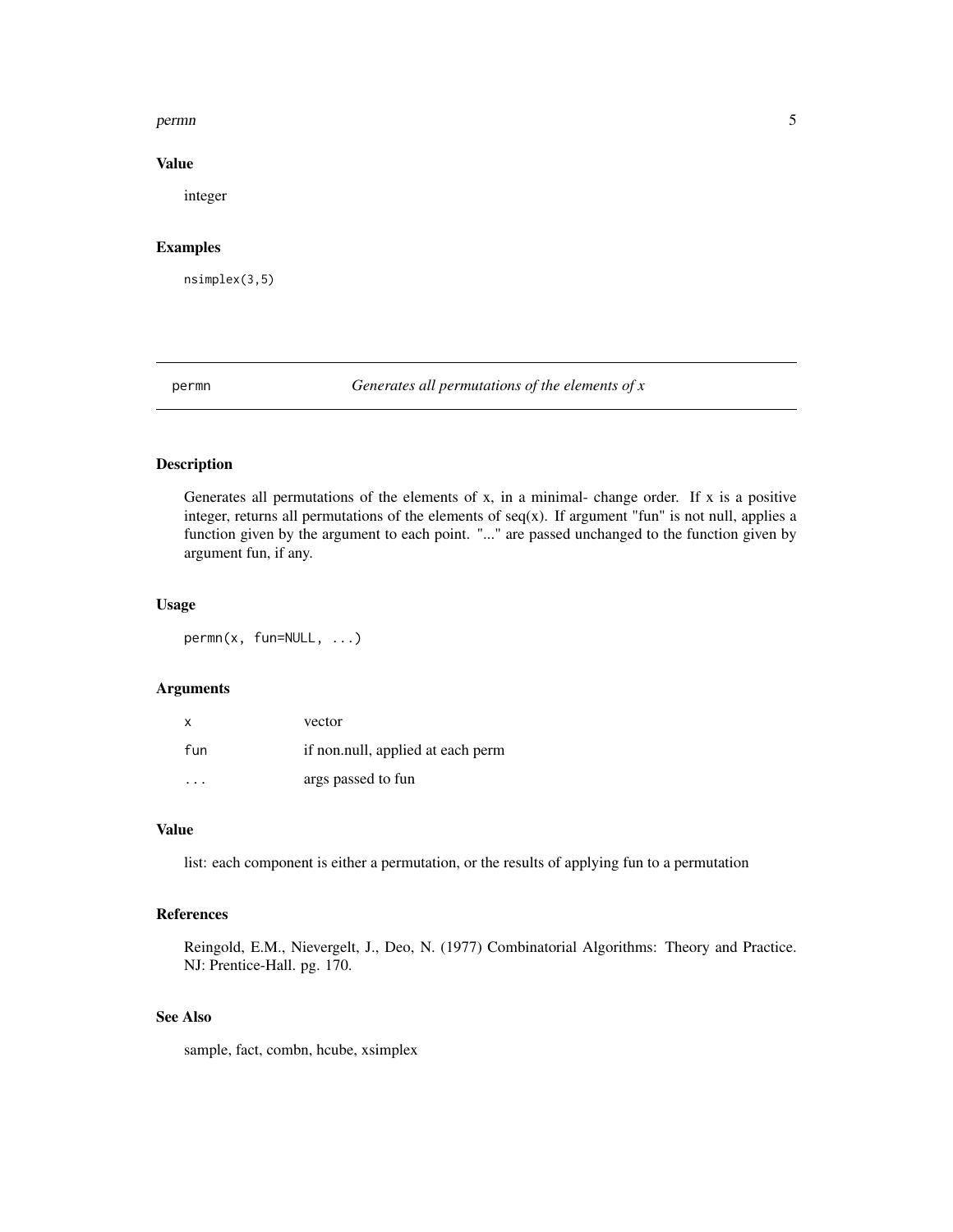## Examples

```
# Convert output to a matrix of dim c(6, 720)
t(array(unlist(permn(6)), dim = c(6, gamma(7))))# A check that every element occurs the same number of times in each
  # position
  apply(t(array(unlist(permn(6)), dim = c(6, gamma(7)))), 2, tabulate,
           nbins = 6# Apply, on the fly, the diff function to every permutation
  t(array(unlist(permn(6, diff)), dim = c(5, gamma(7))))
```

```
rmultinomial Generate random samples from multinomial distributions
```
## Description

rmultinomial: Generate random samples from multinomial distributions, where both n and p may vary among distributions

rmultz2: fixed p case

#### Usage

```
rmultinomial(n, p, rows=max(c(length(n), nrow(p))))
rmultz2(n, p, draws=length(n))
```
## Arguments

| n     | vector of sizes                                 |
|-------|-------------------------------------------------|
| p     | vector or probs                                 |
| rows  | numeric giving desired number rows to be output |
| draws | number samples required                         |

## Value

a matrix of rows rows delivering specified samples

## Author(s)

John Wallace, 17 Feb 1997 S-news , mods by Chasalow

#### Examples

```
n < -c(100, 20, 10)p <- matrix(c(.3,.1,.5,.1,.1,.2,.6,.8,.3),3)
rmultinomial(n,p)
```
<span id="page-5-0"></span>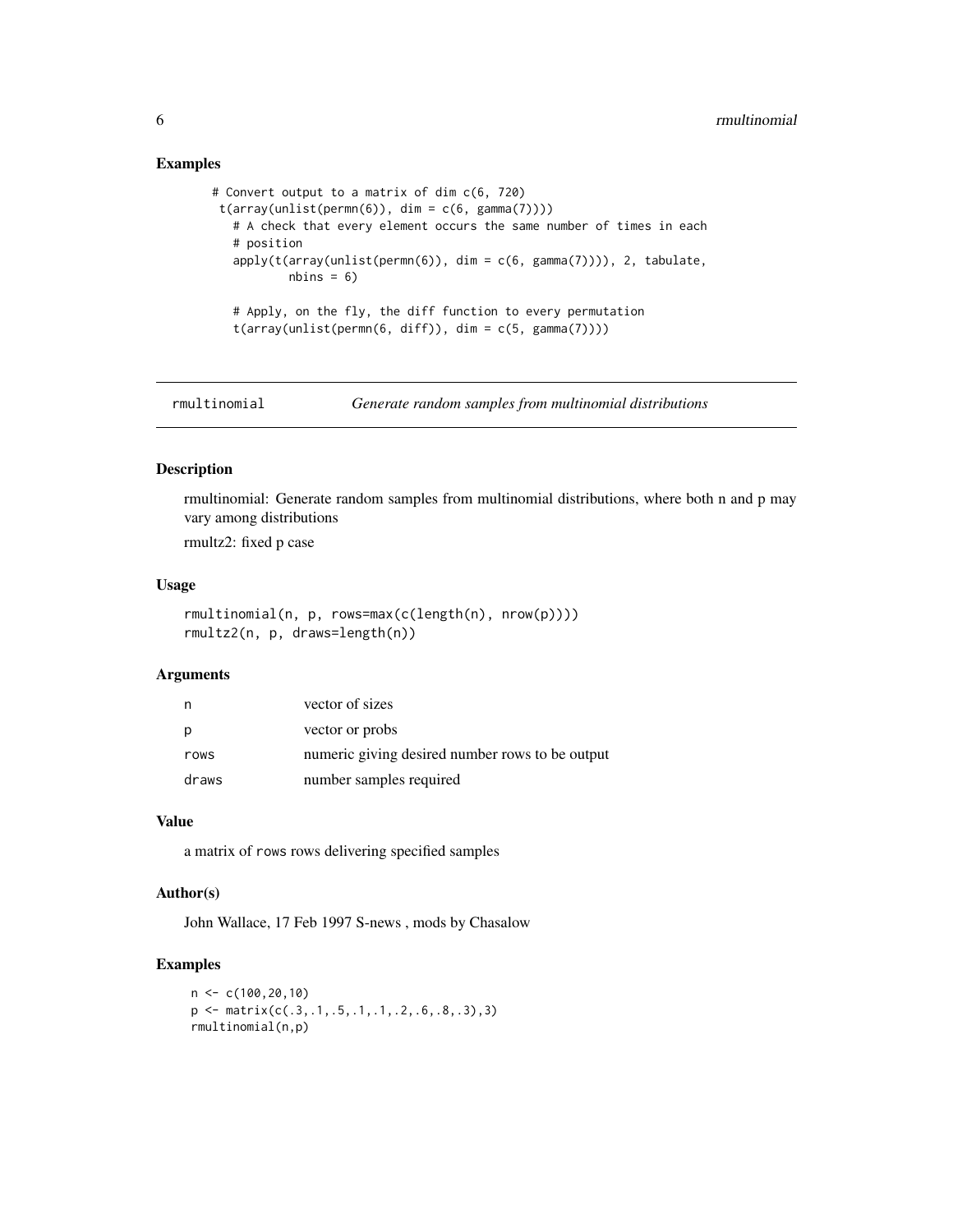<span id="page-6-0"></span>x2u *Convert an x-encoded simplex-lattice point to a u-encoded simplexlattice point*

## **Description**

Convert an x-encoded simplex-lattice point to a u-encoded simplex-lattice point (equivalently, "untabulate" bin counts)

### Usage

 $x2u(x, labels=seq(along = x))$ 

## Arguments

| x.     | x: A numeric vector. $x[i]$ is interpreted as the count in bin i.                                                                                                                                                                                                                                                                         |
|--------|-------------------------------------------------------------------------------------------------------------------------------------------------------------------------------------------------------------------------------------------------------------------------------------------------------------------------------------------|
| labels | A vector. Interpreted as the bin labels; default value is seq(along $= x$ ), which<br>causes return of a u-encoded simplex-lattice point. Other values of labels cause<br>return of the result of subscripting labels with the u-encoded simplex-lattice<br>point that would have been obtained if the default value of labels were used. |

## Value

rep(labels, x), a vector of length sum(x). If labels =  $seq(along = x)$  (the default), value is the uencoded translation of the simplex lattice point, x. Equivalently, value gives the bin numbers, in lexicographic order, for the objects represented by the counts in x. For other values of argument "labels", value gives the bin labels for the objects represented by the counts in x (equivalent to  $labels[x2u(x)]$ ).

## See Also

tabulate, rep

xsimplex *Generates all points on a (p,n) simplex lattice (i.e. a p-part composition of n).*

## Description

Generates all points on a p,n simplex lattice (i.e. a p-part composition of n). Each point is represented as x, a p-dimensional vector of nonnegative integers that sum to n. If argument "fun" is not null, applies a function given by the argument to each point. If simplify is FALSE, returns a list; else returns a vector or an array. "..." are passed unchanged to function given by argument fun, if any.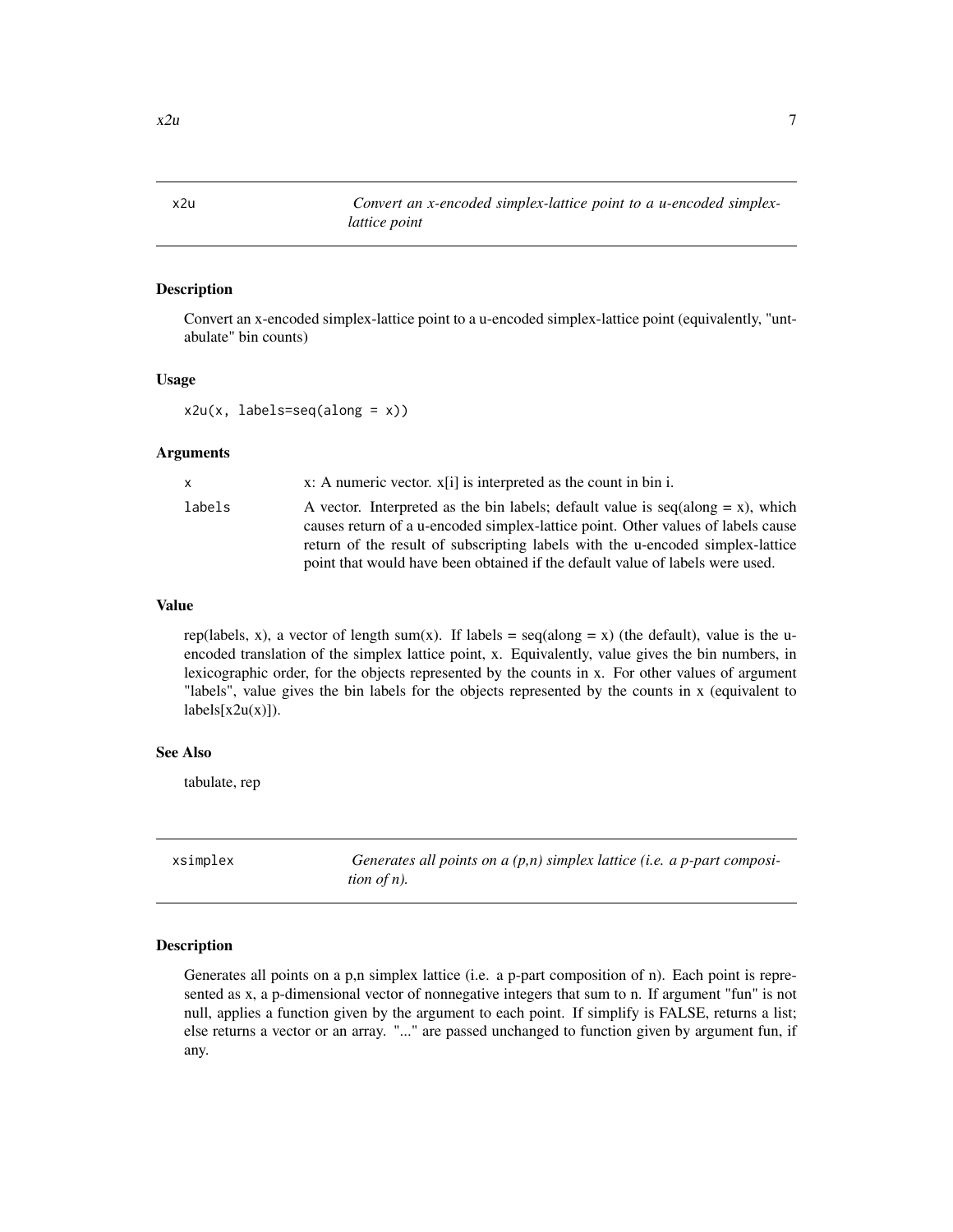#### 8 xsimplex

## Usage

xsimplex(p, n, fun=NULL, simplify=TRUE, ...)

## Arguments

| p        | first parameter of lattice description                          |
|----------|-----------------------------------------------------------------|
| n        | second parameter of lattice description                         |
| fun      | function to be applied pointwise                                |
| simplify | logical: if FALSE, value is a list, otherwise a vector or array |
|          | parameters to be passed to fun                                  |

## Examples

#Compute Multinomial(n = 4, pi = rep(1/3, 3)) p.f.: xsimplex(3, 4, dmnom, prob=1/3)